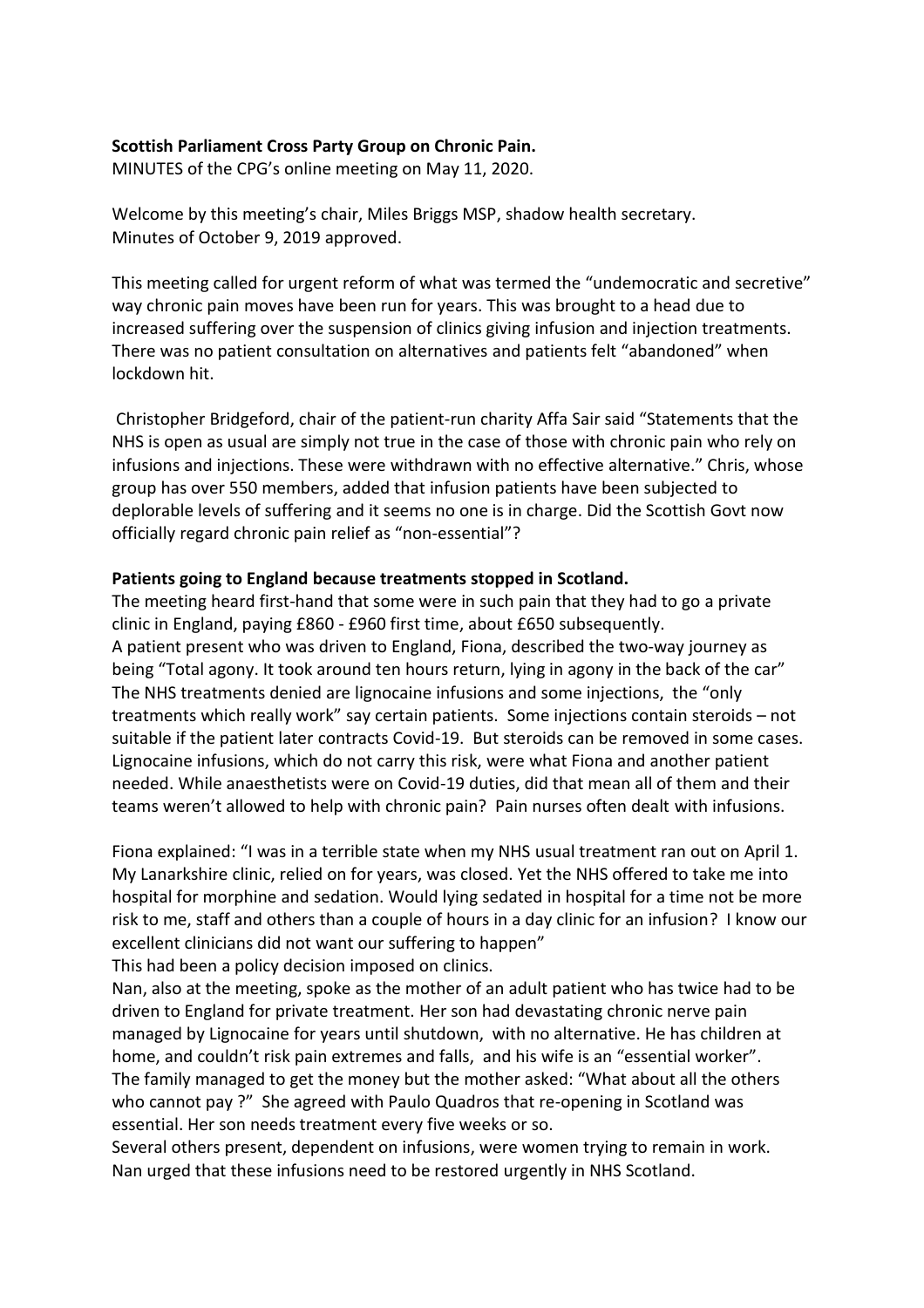Dentists are allowed to do basics such as relieving agony through extraction during lockdown, using lignocaine/lidocaine

Chris thought that the stoppage enforced by managers could cause doctors to breach their Hippocratic oath of "Do no harm"

## **Infusion treatments allowed for other conditions, not chronic pain.**

Lynn, a former nurse, pointed out that some other infusions -not under the chronic pain heading -had continued over lockdown. She still got NHS biologic treatment by infusion. This revelation led to renewed questions on lack of protection for the interests of chronic pain patients. Lynn's overall view was: "Lockdown has shown that there are two types of services.

The first is set up to meet the needs of officials and managers with a 'command and control' approach. The second has no patient perspective, is not uniform and promotes self management, a subtle form of 'patient blaming'"

The voluntary secretary, DG Elder, warned that there was fear that, if officials got away with stopping injections and infusions for months, despite the suffering that caused patients, then some may try to stop this help permanently. This will save money instead of replacing short staffing, but excuses are likely to promote pain management! Cutting injections and infusions is being done in parts of NHS England and some in Scotland have already pointed to copying England.

Patients had already told about these services being stopped at the New Victoria in Glasgow last summer, and the CPG has complained. One fibromyalgia sufferer, Irene, had 15 years of successful treatment stopped. She contacted the CPG, saying she was offered "selfmanagement" courses instead. She told doctors she had already trained in these – but, whatever their use, they were no substitute for "the only pain relief which works for me". One excuse is that infusions and injections don't last long enough. But the patient commented: "If some get six weeks relief and others get months, who judges what is of worth but the patient?" Health boards could see there was no sign of Govt bodies interested in chronic pain so felt free to do what they wanted.

### **What is the truth about all pain staff being diverted?**

Liz pointed out that the suicide risk and attempts were well known over long delays in normal times due to short staffing. The Government and Boards were taking a bigger risk now during excessive waits by not re-opening clinics to protect lives.

Liz said anaesthetists usually worked part time in chronic pain. "But now it is implied they are working full time on Covid-19 duties while there are few operations being done. But there is still no time to help pain patients.

What is the truth throughout Scotland? Have all pain clinic anaesthetists and all pain nurses and teams been working full time on Covid-19 everywhere?

Can we get a breakdown?" Can no-one be spared to help patients?

Several asked if empty parts of hospitals and the Louisa Jordan in Glasgow could be used as central points for chronic pain treatments for Scotland. No one wants journeys but with patients feeling forced to go as far as England, surely NHS Scotland could help? Or are Government and Boards stopping them?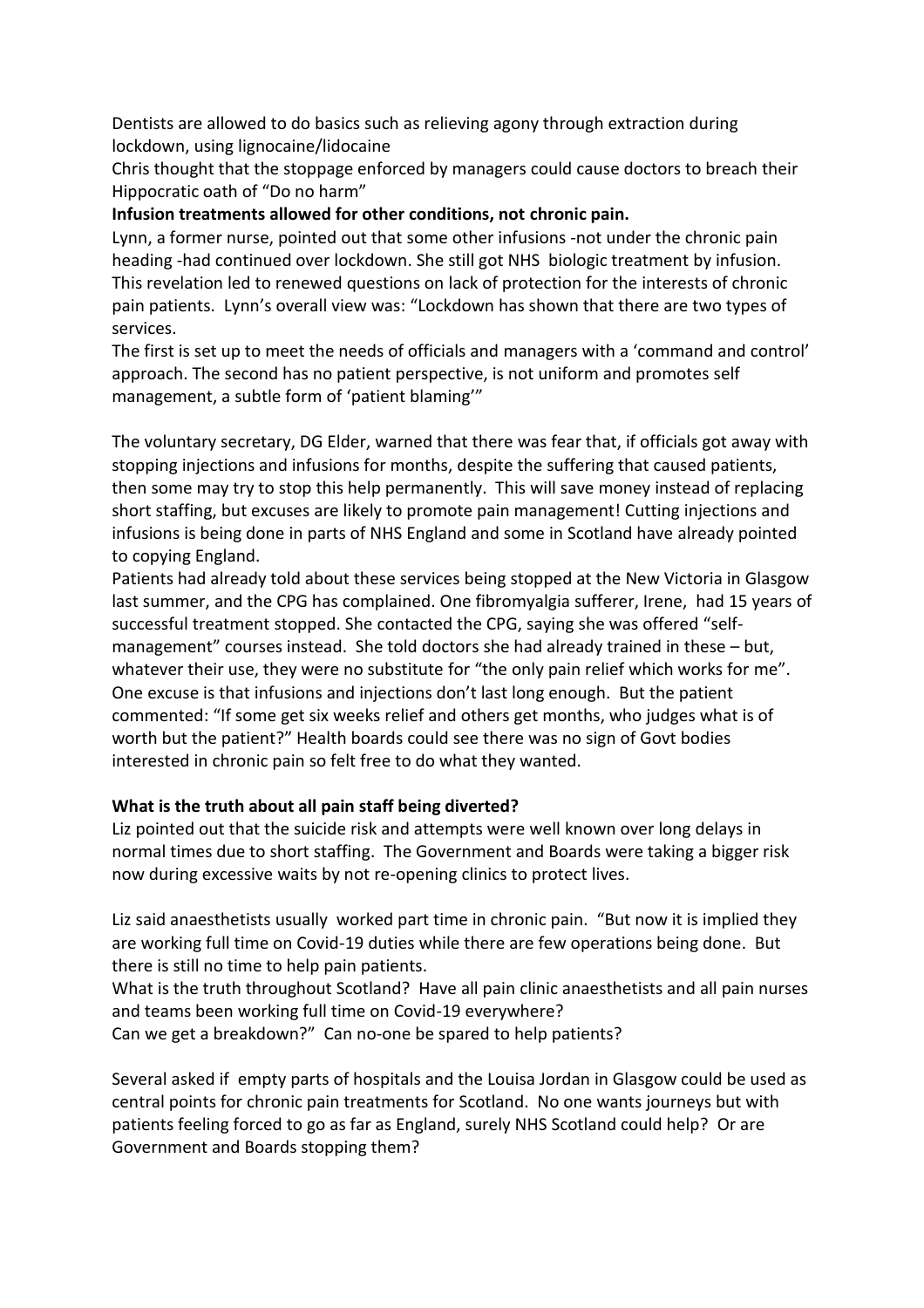### **What is needed**

There was extensive discussion on the need for Scotland to have an energetic, modern, transparent body dealing with progress and policy which is pro patient in outlook. Patients believed 11 years of lack of progress by 4 Government appointed bodies dealing with chronic pain policy, currently the National Advisory Committee on Chronic Pain, (NACCP) had been the major problem for clinic staff and patients.

A new, pro patient, pro staff organisation was needed.

Marion said that "this secret committee is not fit for purpose" Chris said specialist pain clinics were being run down but they had also not shown progress on GP services.

## A **motion** by Chris Bridgeford seconded by Marion Scott stated:

That the Scottish Government disbands their current advisory body, the National Advisory Committee on Chronic Pain, as it has consistently failed to improve services and aid patients and staff long before the Covid-19 emergency, which has left patients without proper help and that the Government ensures that no future health bodies meet in private and bar attendance by the public and media, undemocratic practices out of step with modern Scotland. They should start afresh with new people rather than those who've been involved for up to 11 years and ensure that 50% of advisors have lived experience of chronic pain."

Fiona said that any appointments should be restricted to a few years "to prevent fixed views and allow new ideas to breathe"

Chronic pain policy and moves are dealt with totally behind scenes

at private meetings of a Govt committee, not a Scottish Parliament committee. Ten out of 15 members are Board or Scottish Government managers and officials. Patient representatives are confined to four charities who get Government funds.

The Alliance provides Govt money to the other three – Pain Concern £90,206; Pain Association £28,128 last year; Versus Arthritis has £369,563 for a five-year project (source: Alliance website) The Alliance gets Govt support for its offices and around 40 staff, plus Govt gives it £4 million to pass to various organisations.

A recent Govt proposal to put just two independent patients on this committee, and create a separate arms-length panel of patients without voting power, were not viewed as being able to make substantial change in a set up still dominated by officials.

# **Other patient comments:**

Faith injured her back while working as a nurse and has had chronic pain for 8 years. She had regular injections to manage her pain and was now at university rebuilding her life. The stoppage of her injections was devastating, leaving her with "no effective alternative – just isolation and online 'support' proved ineffective."

Fiona Manclark from Moray said mental health issues caused by chronic pain for adults and children must be taken seriously, especially over long delayed help. She had waited 18 months to attend an NHS pain clinic but found that it was more of a group meeting like Alcoholics Anonymous rather than direct help.

Several patients were angered at constant promotion of "self-management" without practical help.

The NACCP claimed to support a cutdown on drugs and medicalisation"